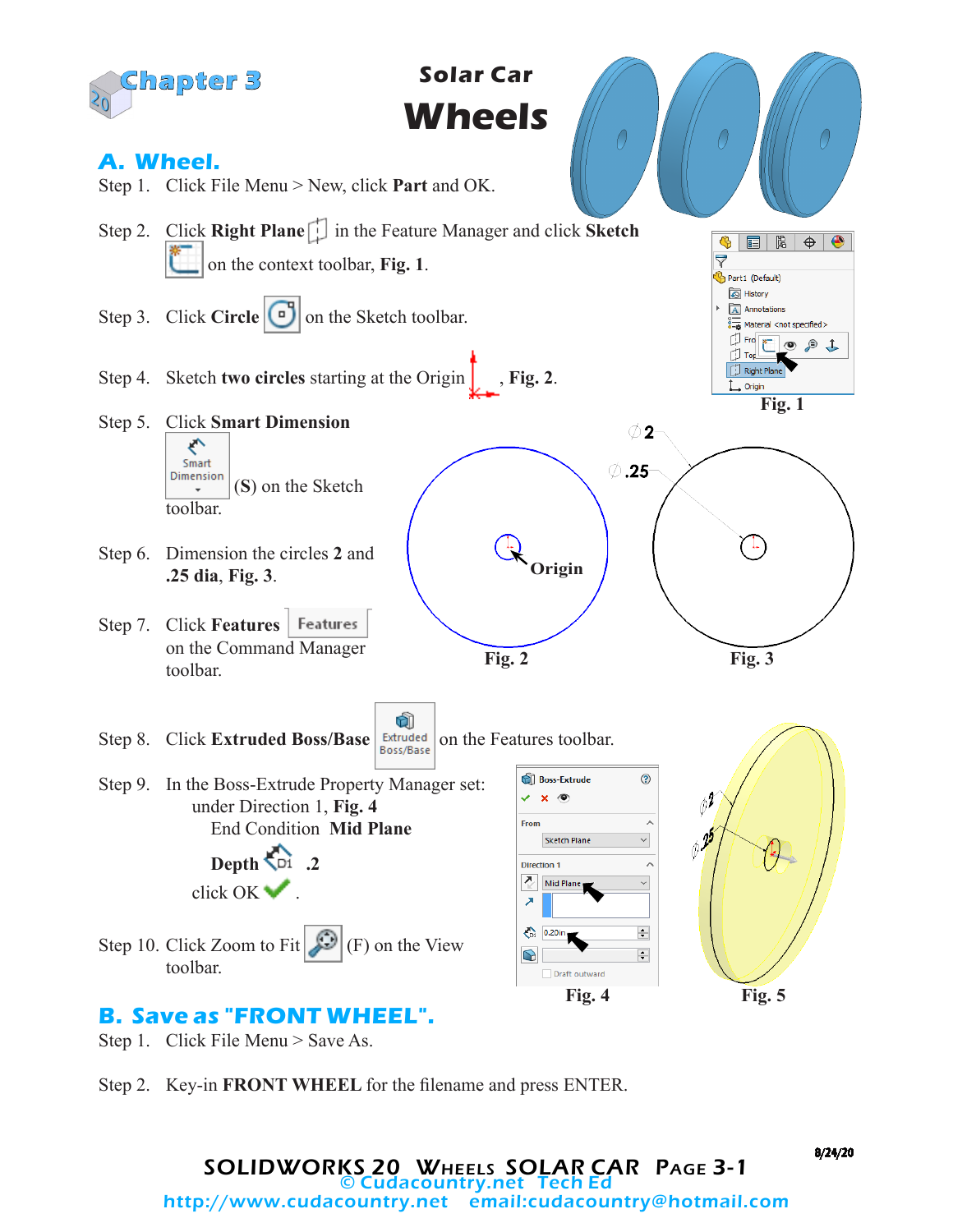

**Fig. 11**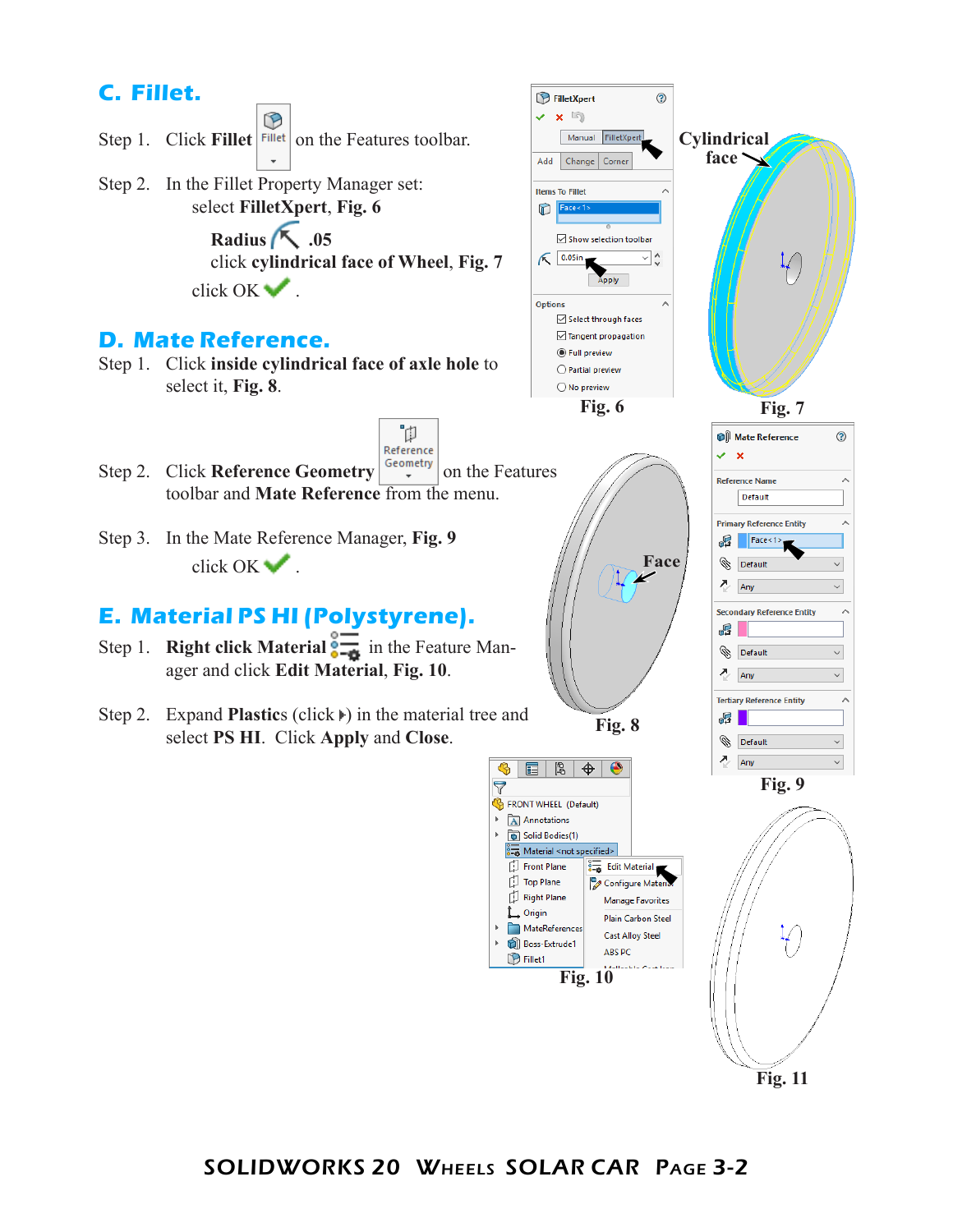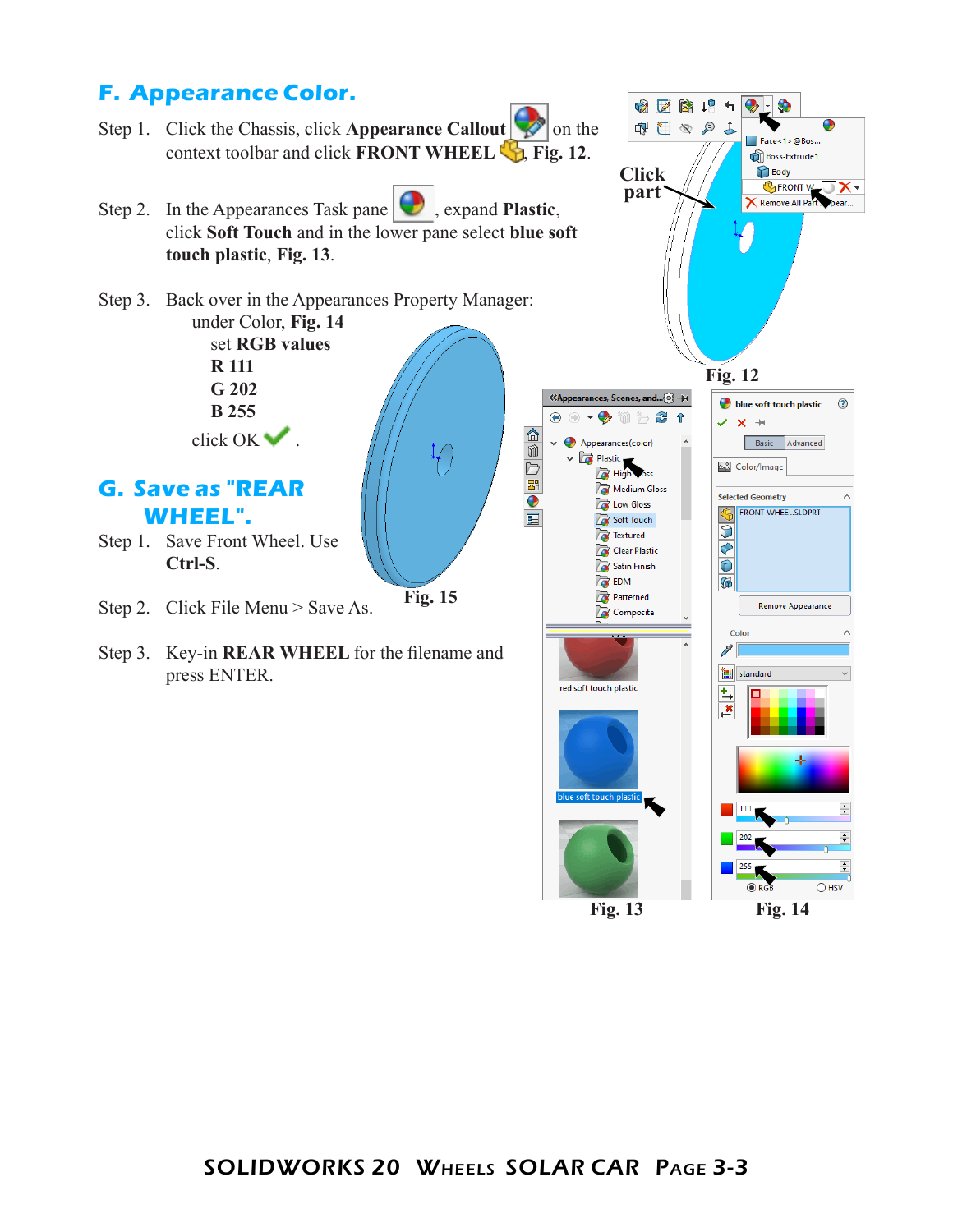## **H. Change Wheel Thickness.**

- Step 1. Click **Boss-Extrude1** in the Feature Manager and click **Edit Feature C** on the context toolbar, **Fig. 16**.
- Step 2. In the Boss-Extrude Property Manager set: under Direction 1, **Fig. 17**

 **Depth .4** click OK .

## **I. Save as "REAR WHEEL GROOVE".**

- Step 1. Save Rear Wheel. Use **Ctrl-S**.
- Step 2. Click File Menu > Save As.
- Step 3. Key-in **REAR WHEEL GROOVE** for the filename and press EN-TER.

## **J. Sketch Groove.**

- Step 1. Click **Front Plane in the Feature Manager and click Sketch** on the context toolbar, **Fig. 19**.
- Step 2. Click **Normal To**  $\begin{bmatrix} \mathbf{I} \end{bmatrix}$  on the Views toolbar. (**Ctrl-8**)
- Step 3. Click **Corner Rectangle on** the Sketch toolbar.
- Step 4. Sketch a rectangle along the top edge of the wheel close to the fillet. Move cursor to the top edge of wheel, when the edge highlights, click to start the rectangle. Keep rectangle away from fillet, **Fig. 20**.
- Step 5. **Right click graphics area and click Select** from menu to unselect Rectangle tool.







 $\mathfrak{B}$ 

 $\mathbf{E} \parallel \mathbf{E} \parallel \mathbf{\Theta} \parallel \mathbf{0}$ 

REAR WHEEL (Default)

A Annotations





SOLIDWORKS 20 Wheels SOLAR CAR Page 3-4